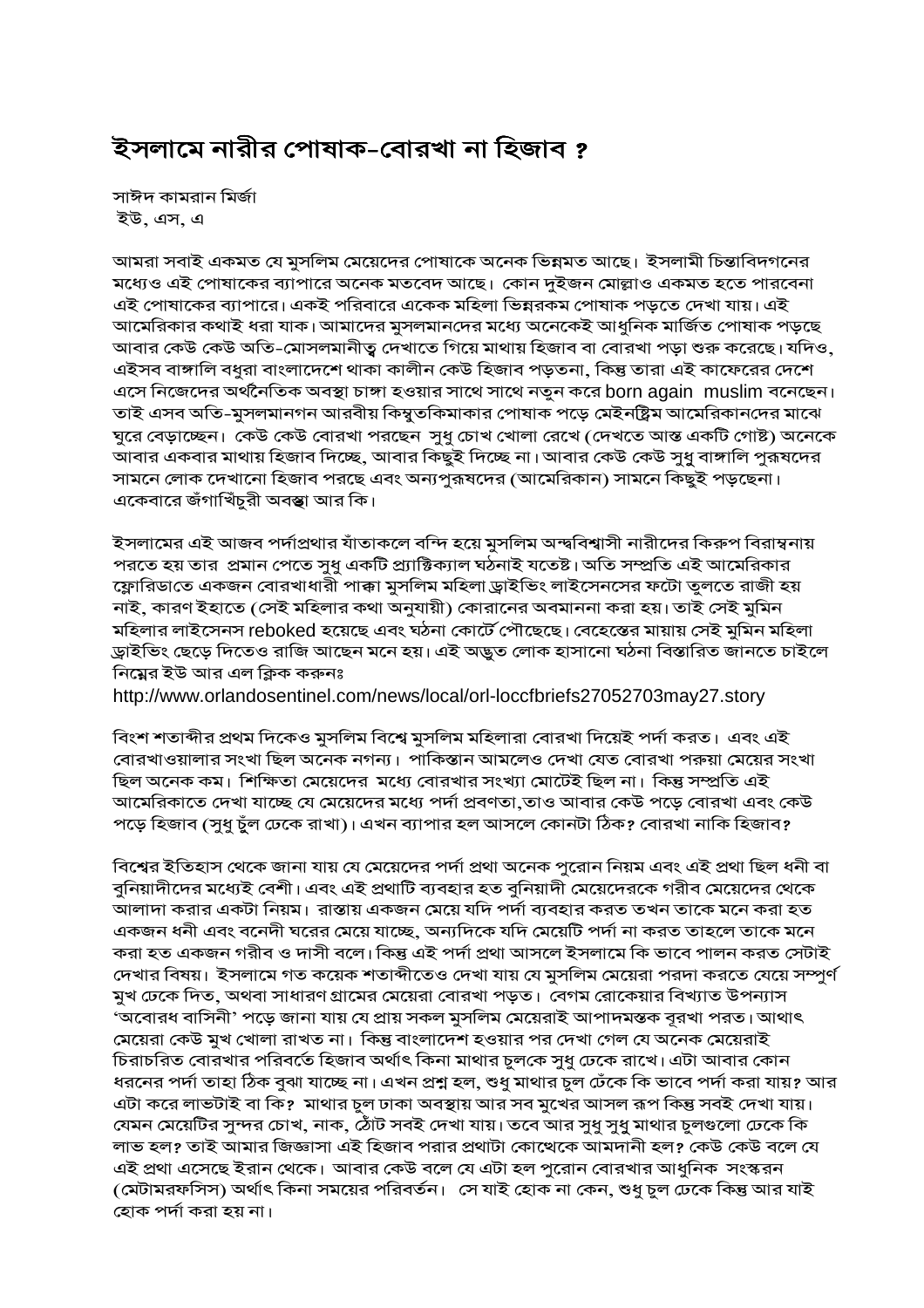এখন দেখা যাক পবিত্ৰ কোরানে এই পর্দা সম্বন্ধে কি বলা আছে। কোরানে এই পরদা সম্বন্ধে মাত্র দইটি ছুরা আছে। ছুরা আহযাব এবং ছুরা আল নুর।

ছুরা আল-নুরে আয়াত নং ২৪:৩১:'ঈমানদার নারীদেরকে বলুন, তারা যেন তাদের দৃষ্টিকে নত রাখে এবং তাদের যৌন অঙ্গের হেফাযত করে। তারা যেন তাদের সৌন্দর্যকে প্রকাশ না করে (যাহা সাধারণতঃ প্রকাশমান ছাড়া) এবং তারা যেন তাদের মাথার ওড়না বক্ষদেশে ফেলে রাখে, এবং তারা যেন তাদের স্বামী, শ্বশুর, পুত্র, ভ্রাতা, ভ্রাতুস্পুত্র,ভগ্নিপতি, অধিকারভুক্ত বাঁদী, যৌনকামনামুক্ত পুরুষ ও বালক, যারা নারীদের গোপন অঙ্গ সম্পর্কে অজ্ঞ, তাদের ব্যতীত কারো কাছে তাদের সৌন্দর্য প্রকাশ না করে এবং তারা যেন তাদের সাজসজ্জা প্রকাশ করার জন্য জোরে পদচারনা না করে।'

ছুরা আহযাবে আয়াত নং ৩৩:৫৯: হে নবী। আপনি আপনার পত্নীগণকে এবং মুমিনদের স্ত্রীদেরকে বলুন, তারা যেন তাদের চাদরের কিয়দংশ নিজেদের উপর টেনে নেয়। এতে তাদেরকে চেনা সহজ হবে, এবং তাদেরকে উত্যক্ত করা হবে না। আল্লাহ ক্ষমাশীল, পরম দয়ালু।

ছুরা আহযাব আয়াত নং ৩৩:৩৩: তোমরা গৃহকোণে অবস্থান করবে—মুর্খতা যুগের ন্যায় নিজেদেরকে প্রদর্শন করবেনা। নামাজ পড়বে এবং যাকাত দিবে এবং আল্লাহ ও তার রসুলের আনুগত্য স্বীকার করবে।

এ তিনটি আয়াতেই ইসলামে পৰ্দা সম্বন্ধে নিয়মাবলি বলা অছে। কোন **আয়াতেই সুধু মাথার চুলকে ঢে**কে রাখার কথা বলা হয় নাই। কোরানে বলা আছে যে '**তোমরা তোমাদের সৌন্দর্যকে ঢেকে রাখ**' একথার মানেটা কি? একটি মেয়ের সৌন্দর্য থাকে কোথায়? আমারতো মনে হয়, শুধু মনে হয় কেন, মানুষের আসল সৌন্দর্য মানুষের মুখেই , অর্থাৎ কিনা তার চেহারাতেই। তা'হলে সুধু সুধু চুল ঢেকে কি লাভ? চুলে কি আসল সৌন্দর্য থাকে? তা'ছাড়া সুধু চুল ঢাকিলে মেয়েটির সুন্দর চেহারাটা কিন্তু সবটাই দেখা যায়। তার সুন্দর চোখ, নাক এবং রঙ্গিন ঠোঁট, গাল সবই কিন্তু দেখতে পাওয়া যায়। তবে যে বলা হয়েছে যে ''তোমাদের সৌন্দর্য কে ঢেকে রাখ'' তাহা পুর্ণ হল কি ভাবে? তাই আমার মনে হয় আসল সৌন্দর্যকে ঢাকতে হলে মেয়ের মুখটিকেই ঢেকে রাখতে হবে। কেননা, মেয়েটির চেহারাতেই আসল সৌন্দর্য থাকে, এবং চুল ও অন্যান্য জিনিস সৌন্দর্যকে আর বাড়িয়ে তুলে মাত্র।

তাই মাত্র হিজাব পড়ে শুধু চুল ঢেকে সৌন্দর্যকে ঢাকা মোটেই সম্ভব না। তা'ছারা, মেয়েলোকদের সৌন্দর্য সুধু চুলে থাকে না, সৌন্দর্য তার চেহারাতেই থকে। একটি মেয়ের চেহারা যদি সুন্দর না হয়, তবে তার মাথায় যত বেশী চুলই থাকে না কেনো, তাকে কিন্তু কখন সুন্দরী মনে হবে না। একটি উদাহরণ দিলেই জিনিসটা আরও পরিষ্কার হবে। ধরুন একটি ছেলের গার্জেন কনে দেখতে গিয়ে যদি শুধু মেয়েটির চুল দেখে চলে আসে তা'হলে কি কনেটি সুন্দর না কুৎসিৎ তা কি বুঝা যাবে? কখনো তাহা বুঝা যাবে না তাই না? মেয়েটির সৌন্দর্য বিচার করতে হলে তার চেহারাটাই ভাল করে দেখতে হবে। আফগানিস্তানের তালিবান মোল্লারা কিন্তু সেদেশের মেয়েদেরকে বোরখা পড়তে বাধ্য করেছে। আফগানিস্তানে মেয়ের চেহারা দেখা গেলে তালিবান পুলিশ বেত পেটা করত। এবং তালিবানরা কিন্তু স্পষ্টভাবে দাবী করেছে যে তারা একটি সুষ্ঠ বা সঠিক ইসলামী দেশ তৈরী করেছে। অবস্য ওসামার টেররিজমের জন্য আমেরিকা আজ সেই পবিত্র ইসলামী দেশটিকে একেবারে চুর্নবিচুর্ন করে দিয়েছে 'ডেইজি কাটার' বোমা মেরে। এবার দেখা যাক, সহি হাদিছ এবং বিভিন্ন ইসলামী চিন্তাবিদগন এসম্বন্দে কি বলছেন।

(তাবরানি মাজহারি):হযরত ইবনুল আস (রাঃ) কর্তৃক বর্ণিত এই হাদিছে বলা আছে যে নারীদেরকে নিজ নিজ স্বামীর অনুমতি ছাড়া কথা বলাও নিষিদ্ধ, এবং নারীগণ সর্বদা গৃহেই অবস্থান করবে, কোন জরুরী দরকার ছাড়া ঘরের বাইরে যাবে না।

মাওলানা মহিউদ্দিন তার কোরান অনুবাদের সানে নজুলে বলেন–''বলা বাহুল্য যে মেয়েরা বোরখাই পরবে যাতে তার সমস্ত মুখমণ্ডল ঢেকে থাকে, কারণ মেয়ের চেহারাই আসল সৌন্দর্য এর প্রতীক। মাওলানা আরও বলেন যে কোরানের আয়াত ৩৩:৩৩ এ কোথাও বলা হয় নাই যে মেয়েরা শুধু মাথার চুল ঢেকে রাখবে। তাই আমার মতে মেয়েদের ইচ্ছাকৃতভাবে মুখ বা চেহারা দেখানো মোটেই জায়েজ নয় এবং চেহারা দেখানো একেবারেই নিষিদ্ধ করা হয়েছে। হযরত ইবনে মাসউদের তফসীরের মতে নারীর জন্য বেগানা পুরুষের সামনে মেয়েদের মুখমণ্ডল এবং হাতের তালুও খোলা রাখা জায়েজ নয়।''